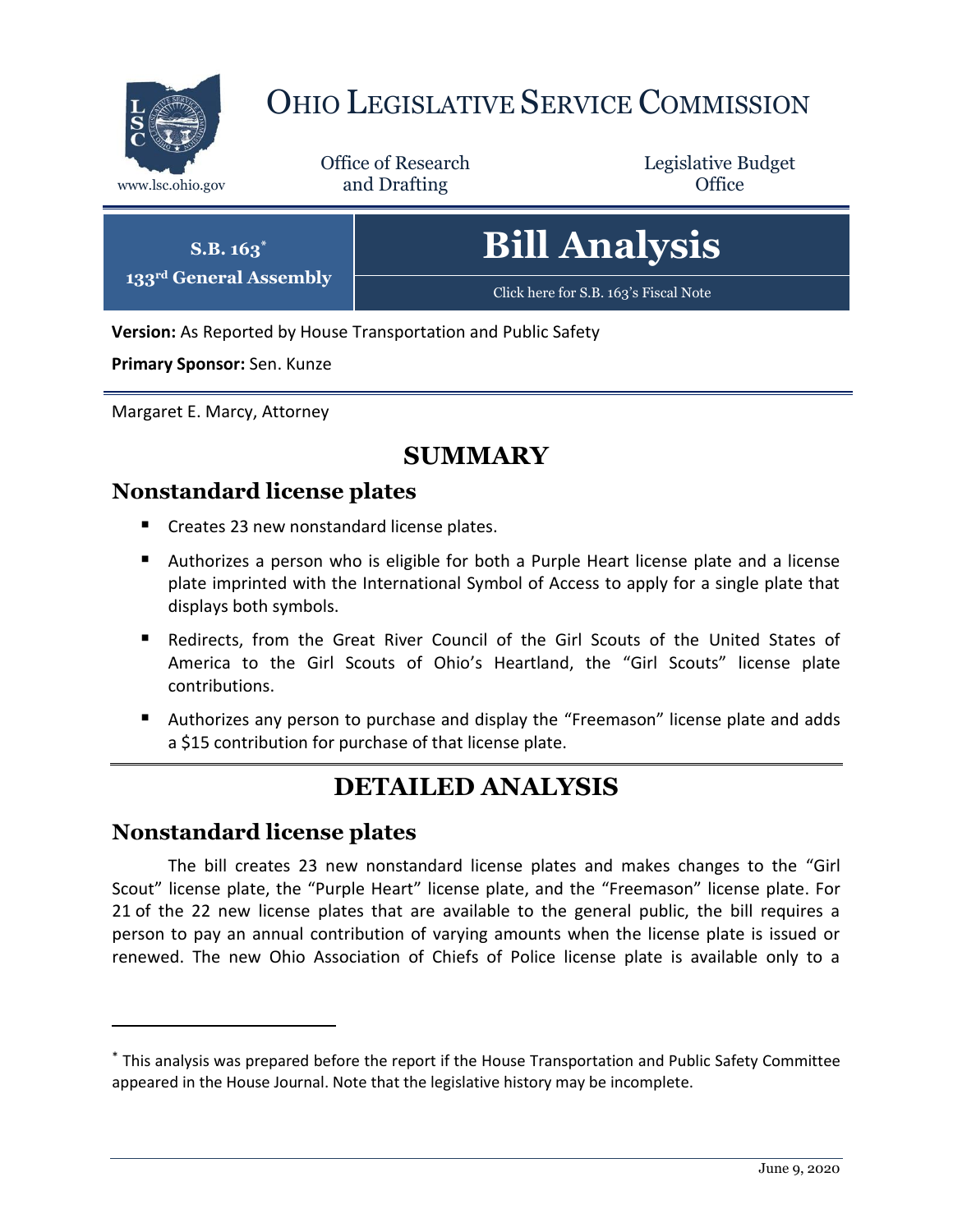member or staff of the Ohio Association of Chiefs of Police, or that person's spouse, but also includes an annual contribution.<sup>1</sup>

Most contributions must be deposited into the License Plate Contribution Fund. In addition to the contribution, a person also must pay an annual \$10 Bureau of Motor Vehicles (BMV) fee. The purpose of the BMV fee is to compensate the BMV for the additional services required to issue each nonstandard plate. The BMV fee must be deposited into the existing Public Safety – Highway Purposes Fund. All other registration requirements apply to the new plates.

The new license plates may be issued for passenger cars, noncommercial motor vehicles, recreational vehicles, and any other vehicle of a class approved by the Registrar of Motor Vehicles.

#### **Changes to existing license plates**

First, the bill redirects the contributions collected from the issuance of the "Girl Scouts" license plate to the Girl Scouts of Ohio's Heartland (instead of to the Great River Council of the Girl Scouts of the United States of America).<sup>2</sup>

Second, if a person meets the eligibility requirements for both the "Purple Heart" license plate and a license plate imprinted with the International Symbol of Access (indicating that the person is disabled), the applicant may apply to have a "Purple Heart" license plate also display the Access symbol. The application for the variation on the "Purple Heart" license plate must be accompanied by evidentiary documentation that supports both the award and the disability.<sup>3</sup>

Finally, the bill authorizes any person to purchase and display the "Freemason" license plate. Under current law, only a member in good standing with the Grand Lodge of Free and Accepted Masons of Ohio is allowed to apply for, purchase, and display the "Freemason" license plate. The bill adds a \$15 contribution for purchase of the license plate, which must be paid to the Charitable Foundation of the Grand Lodge of Free and Accepted Masons of Ohio to be used for scholarship purposes.<sup>4</sup>

#### **New license plates**

The new license plates created by the bill are set forth in the following table, which includes a description of each:

 $1$  R.C. 4503.714.

<sup>2</sup> R.C. 4503.68.

 $3$  R.C. 4503.571 and 4503.44, not in the bill.

<sup>4</sup> R.C. 4501.21 and 4503.70.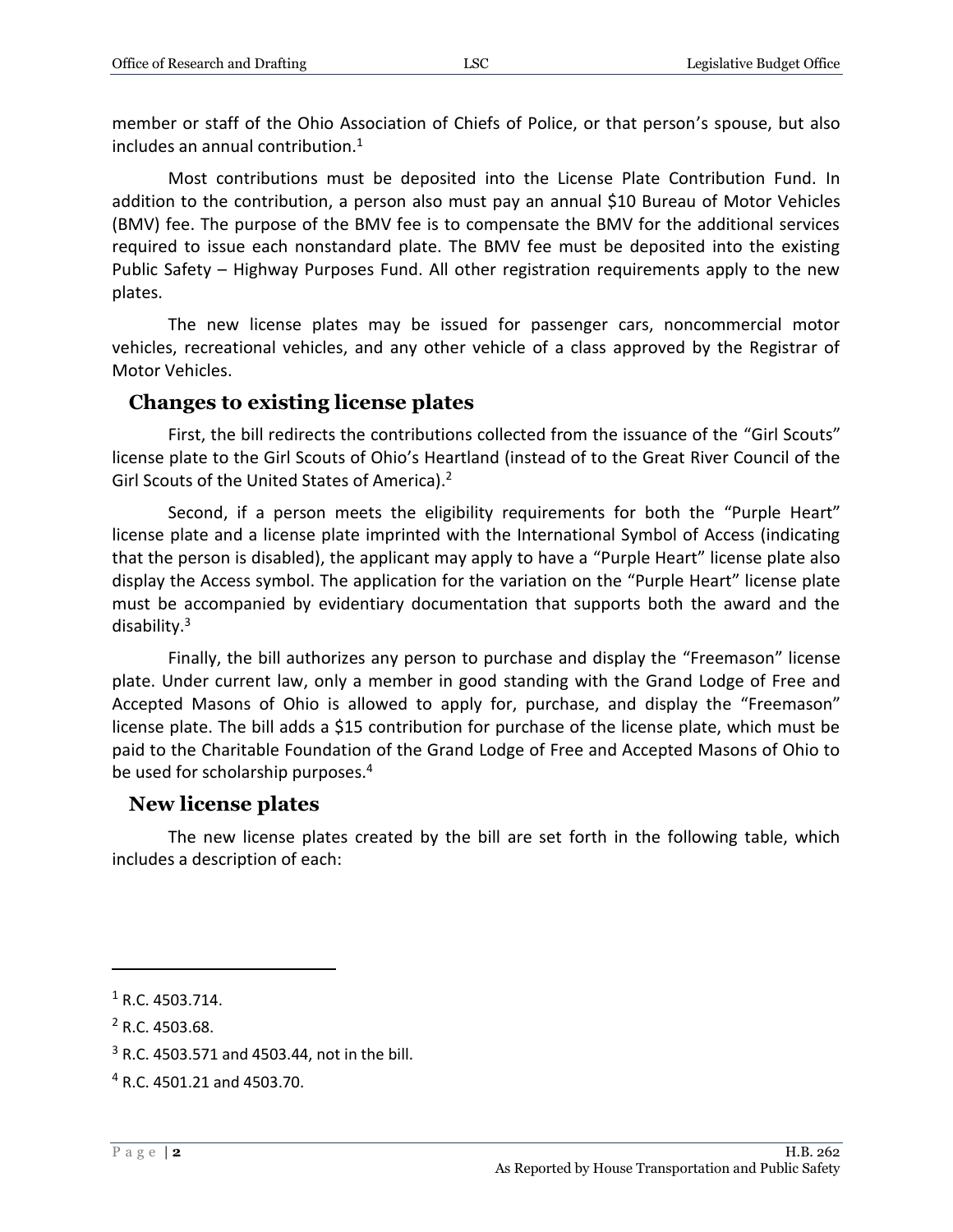| <b>Nonstandard license plate</b>                                                                                                                                                                                                         | <b>Contribution?</b><br><b>Additional BMV</b><br>fee?    | <b>Use of Contribution</b>                                                                                                                                                                                                                                                |
|------------------------------------------------------------------------------------------------------------------------------------------------------------------------------------------------------------------------------------------|----------------------------------------------------------|---------------------------------------------------------------------------------------------------------------------------------------------------------------------------------------------------------------------------------------------------------------------------|
| Ohio DeMolay license plate, which must<br>display an appropriate logo and words,<br>selected by representatives of Ohio<br>DeMolay and approved by the Registrar<br>of Motor Vehicles. <sup>5</sup>                                      | \$15 contribution<br>plus<br>\$10 additional BMV<br>fee. | Ohio DeMolay must use the<br>contributions for scholarships,<br>educational programs, and any other<br>programs or events the organization<br>holds or sponsors in Ohio. <sup>6</sup>                                                                                     |
| <b>Ronald McDonald House Charities</b><br>license plate, which must display an<br>appropriate logo and words, selected by<br>representatives of the Ronald McDonald<br>House Charities and approved by the<br>Registrar. <sup>7</sup>    | \$25 contribution<br>plus<br>\$10 additional BMV<br>fee. | The Central Ohio Chapter of the Ronald<br><b>McDonald House Charities must</b><br>distribute the contributions to the<br>Chapter of the Ronald McDonald House<br>Charities in whose geographic territory<br>the people who paid the contributions<br>reside. <sup>8</sup> |
| Stop Elder Abuse license plate, which<br>must display an appropriate logo and<br>words selected by the Registrar. <sup>9</sup>                                                                                                           | \$10 additional BMV<br>fee.                              | Not applicable.                                                                                                                                                                                                                                                           |
| <b>Ohio Sons of the American Legion</b><br>license plate, which must display an<br>appropriate logo and words, selected by<br>representatives of the Ohio Sons of the<br>American Legion and approved by the<br>Registrar. <sup>10</sup> | \$10 contribution<br>plus<br>\$10 additional BMV<br>fee. | The Ohio Sons of the American Legion<br>must use the contributions to support<br>the activities of the organization. <sup>11</sup>                                                                                                                                        |

- <sup>9</sup> R.C. 4503.558.
- <sup>10</sup> R.C. 4503.581.
- <sup>11</sup> R.C. 4501.21.

 $5$  R.C. 4503.506.

 $6$  R.C. 4501.21. DeMolay is an organization for young men, aged 12 to 21, and focuses on developing civic awareness, personal responsibility, and leadership skills.

<sup>7</sup> R.C. 4503.557.

<sup>8</sup> R.C. 4501.21.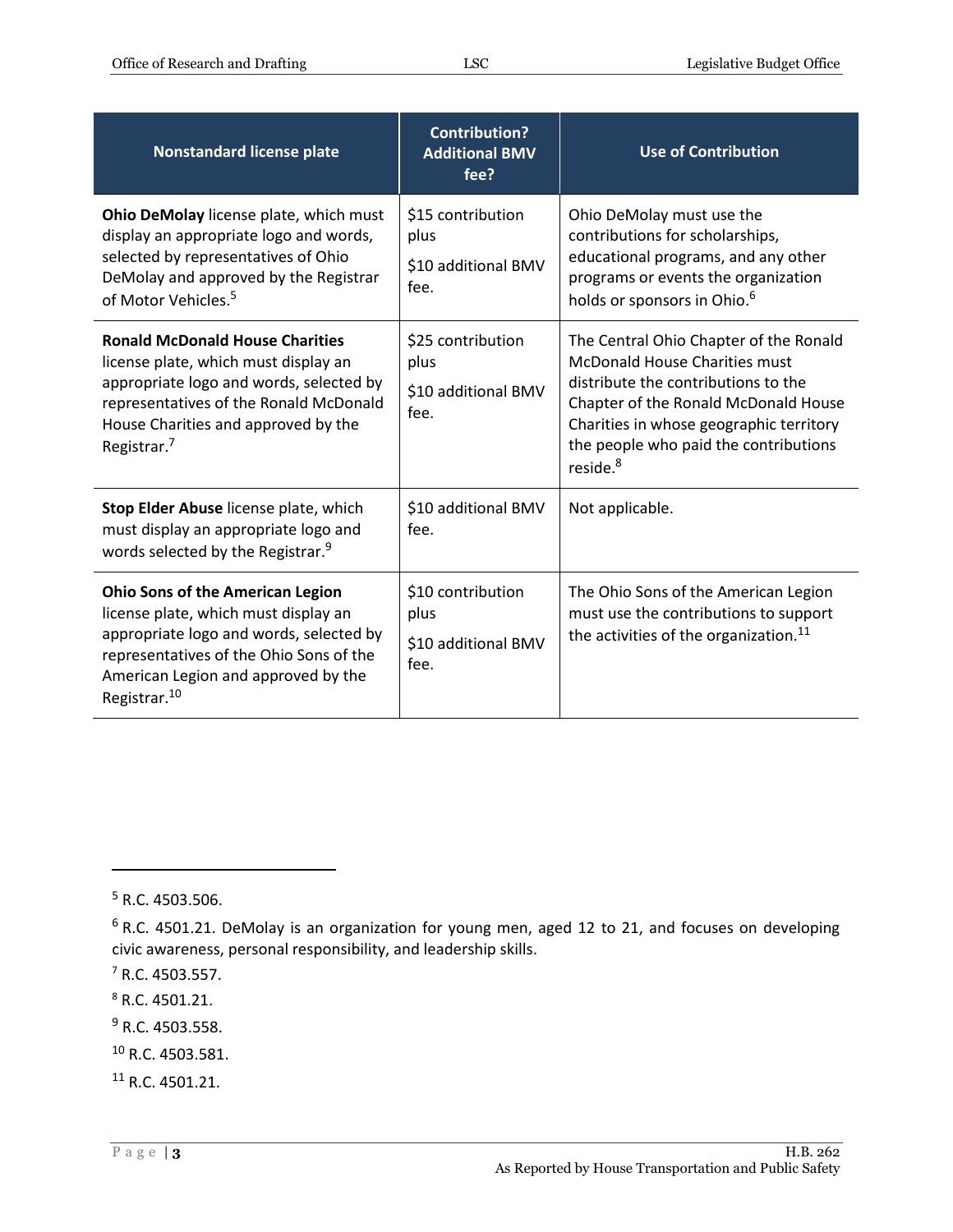| <b>Nonstandard license plate</b>                                                                                                                                                                                                                                                          | <b>Contribution?</b><br><b>Additional BMV</b><br>fee?    | <b>Use of Contribution</b>                                                                                                                                                                                                                                                                                                                          |
|-------------------------------------------------------------------------------------------------------------------------------------------------------------------------------------------------------------------------------------------------------------------------------------------|----------------------------------------------------------|-----------------------------------------------------------------------------------------------------------------------------------------------------------------------------------------------------------------------------------------------------------------------------------------------------------------------------------------------------|
| <b>Cuyahoga Valley Scenic Railroad license</b><br>plate, which must display an appropriate<br>logo and words, selected by<br>representatives of the Cuyahoga Scenic<br>Valley Railroad and approved by the<br>Registrar. <sup>12</sup>                                                    | \$15 contribution<br>plus<br>\$10 additional BMV<br>fee. | The bill does not specify how<br>contributions must be used by the<br>Cuyahoga Valley Scenic Railroad. <sup>13</sup>                                                                                                                                                                                                                                |
| <b>Ohio Association of Chiefs of Police</b><br>license plate, which must display an<br>appropriate logo and words, selected by<br>representatives of the Ohio Association<br>of Chiefs of Police and approved by the<br>Registrar. <sup>14</sup>                                          | \$10 contribution<br>plus<br>\$10 additional BMV<br>fee. | The bill does not specify how<br>contributions must be used by the Ohio<br>Association of Chiefs of Police. <sup>15</sup>                                                                                                                                                                                                                           |
| Fallen Timbers Battlefield license plate,<br>which must display an appropriate logo<br>and words, selected by representatives<br>of the Fallen Timbers Battlefield<br>Preservation Commission and approved<br>by the Registrar. <sup>16</sup>                                             | \$20 contribution<br>plus<br>\$10 additional BMV<br>fee. | The Fallen Timbers Battlefield<br>Preservation Commission must use the<br>contributions to further the mission of<br>the Commission. <sup>17</sup>                                                                                                                                                                                                  |
| ALS Awareness license plate, which must<br>display an appropriate logo and words,<br>selected by representatives of the ALS<br><b>Association Central &amp; Southern Ohio</b><br>Chapter and the ALS Association<br>Northern Ohio Chapter and approved by<br>the Registrar. <sup>18</sup> | \$25 contribution<br>plus<br>\$10 additional BMV<br>fee. | The ALS Association Central & Southern<br>Ohio Chapter must split contributions<br>between that Chapter and the ALS<br>Association Northern Ohio Chapter, as<br>agreed upon between the two<br>Chapters. The Chapters must use the<br>contributions to discover treatments<br>and a cure for ALS, and to serve,<br>advocate for, and empower people |

<sup>12</sup> R.C. 4503.596.

 $\overline{a}$ 

<sup>13</sup> R.C. 4501.21.

<sup>14</sup> R.C. 4503.714.

- <sup>15</sup> R.C. 4501.21.
- <sup>16</sup> R.C. 4503.716.
- <sup>17</sup> R.C. 4501.21.
- <sup>18</sup> R.C. 4503.725.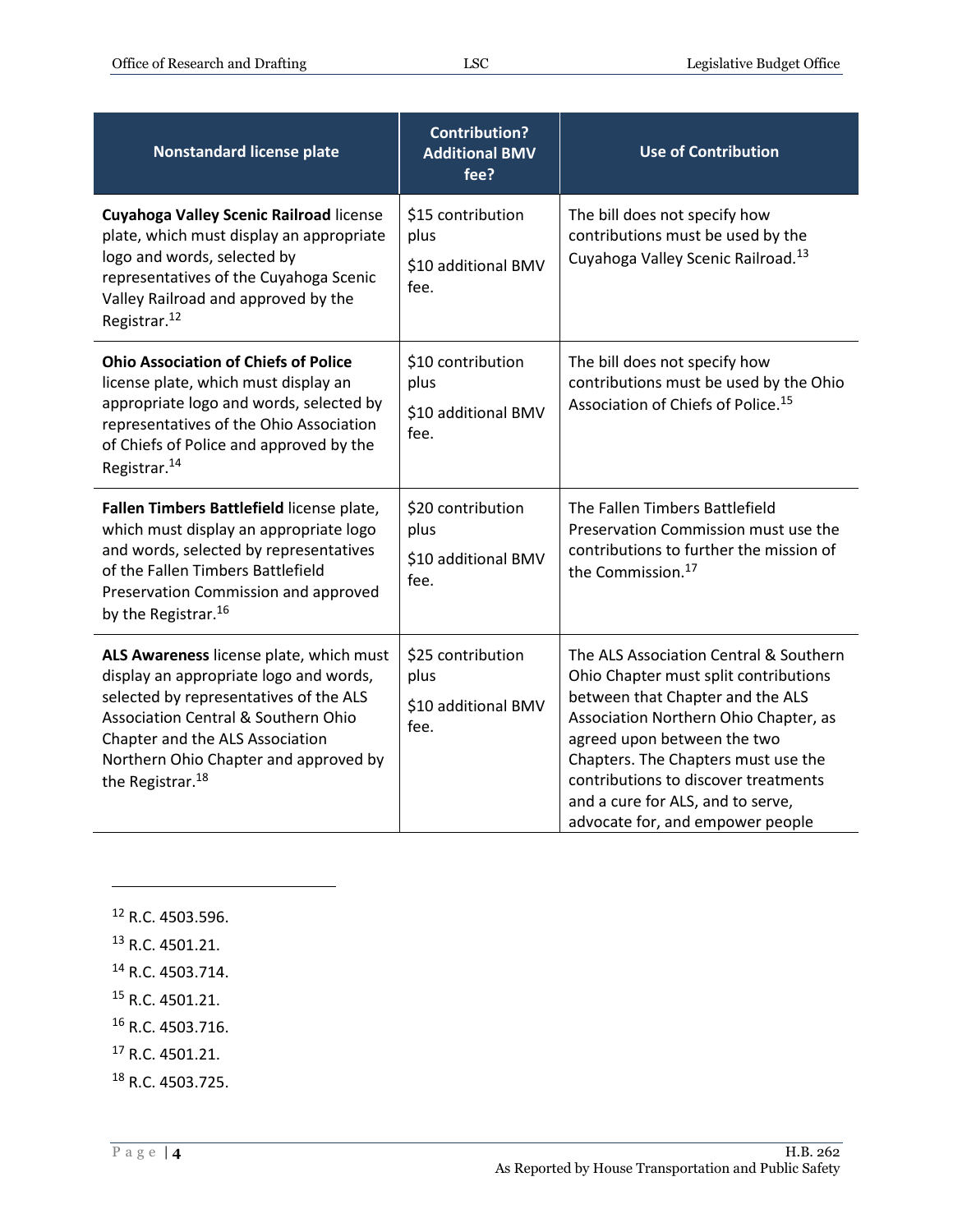| Nonstandard license plate                                                                                                                                                                                                                       | <b>Contribution?</b><br><b>Additional BMV</b><br>fee?    | <b>Use of Contribution</b>                                                                                                                                                                                                                     |
|-------------------------------------------------------------------------------------------------------------------------------------------------------------------------------------------------------------------------------------------------|----------------------------------------------------------|------------------------------------------------------------------------------------------------------------------------------------------------------------------------------------------------------------------------------------------------|
|                                                                                                                                                                                                                                                 |                                                          | affected by ALS to live their lives to the<br>fullest. <sup>19</sup>                                                                                                                                                                           |
| Folds of Honor license plate, which must<br>display an appropriate logo and words,<br>selected by representatives of Folds of<br>Honor of Central Ohio and approved by<br>the Registrar. <sup>20</sup>                                          | \$25 contribution<br>plus<br>\$10 additional BMV<br>fee. | Folds of Honor of Central Ohio must use<br>the contributions to provide<br>scholarships to a spouse or child either<br>of disabled veterans or of members of<br>any branch of the armed forces who<br>died during their service. <sup>21</sup> |
| La Salle High School license plate, which<br>must display an appropriate logo and<br>words, selected by representatives of La<br>Salle High School, located in Cincinnati,<br>and approved by the Registrar. <sup>22</sup>                      | \$30 contribution<br>plus<br>\$10 additional BMV<br>fee. | La Salle High School may not use the<br>contributions for any political<br>purpose. <sup>23</sup>                                                                                                                                              |
| St. Charles Preparatory School license<br>plate, which must display an appropriate<br>logo and words, selected by<br>representatives of St. Charles<br>Preparatory School, located in Columbus,<br>and approved by the Registrar. <sup>24</sup> | \$30 contribution<br>plus<br>\$10 additional BMV<br>fee. | St. Charles Preparatory School must use<br>the contributions for the school's<br>alumni association and the alumni<br>association's purposes. <sup>25</sup>                                                                                    |
| Harrison Central Huskies license plate,<br>which must display an appropriate logo<br>and words, selected by representatives<br>of Harrison Central Jr./Sr. High School,<br>located in Cadiz, and approved by the<br>Registrar. <sup>26</sup>    | \$20 contribution<br>plus<br>\$10 additional BMV<br>fee. | The bill does not specify how<br>contributions are to be used by Harrison<br>Central Jr./Sr. High School. <sup>27</sup>                                                                                                                        |

<sup>19</sup> R.C. 4501.21.

- <sup>20</sup> R.C. 4503.767.
- <sup>21</sup> R.C. 4501.21.
- <sup>22</sup> R.C. 4503.881.
- <sup>23</sup> R.C. 4501.21.
- <sup>24</sup> R.C. 4503.883.
- <sup>25</sup> R.C. 4501.21.
- <sup>26</sup> R.C. 4503.893.
- <sup>27</sup> R.C. 4501.21.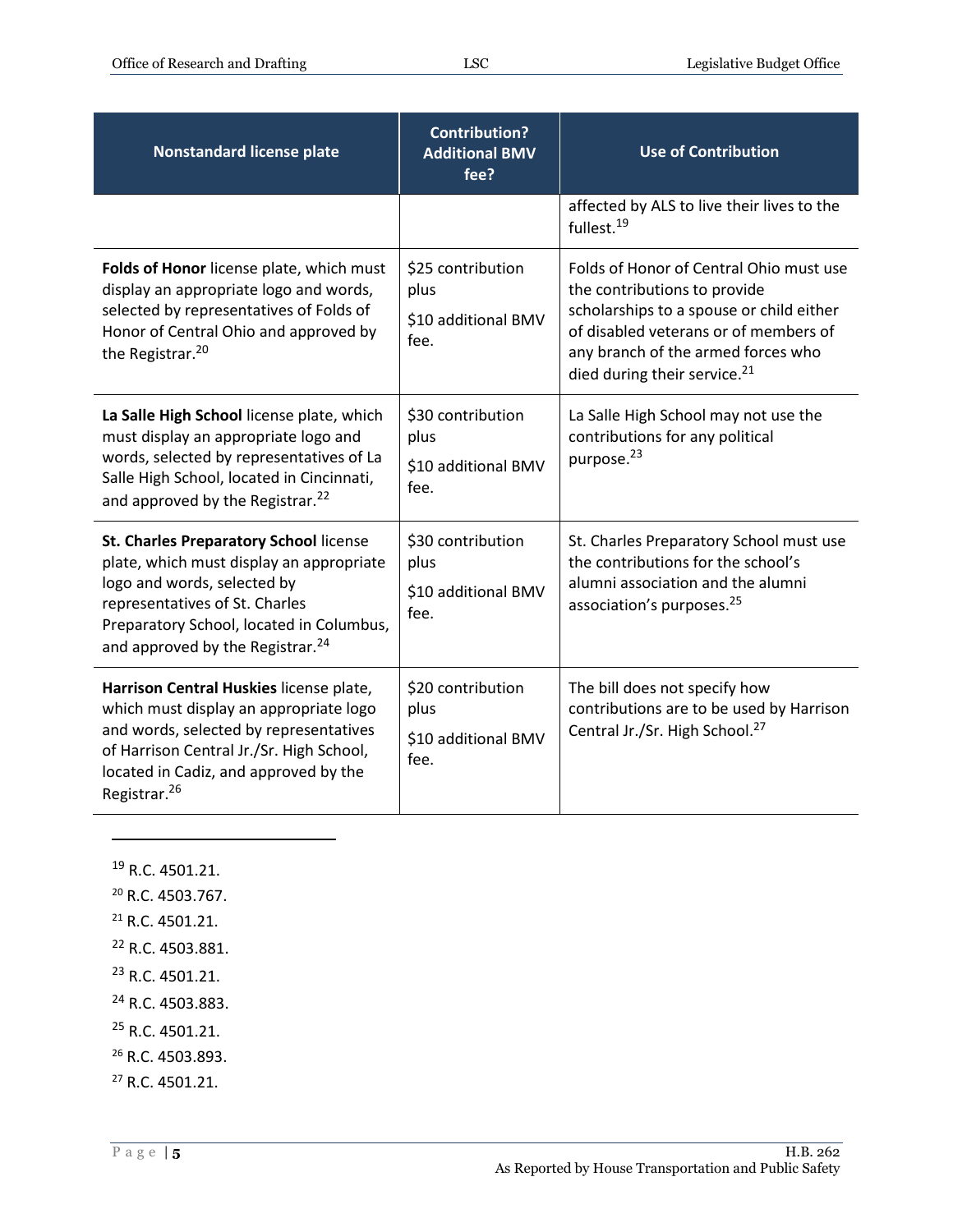| <b>Nonstandard license plate</b>                                                                                                                                                                                                   | <b>Contribution?</b><br><b>Additional BMV</b><br>fee?    | <b>Use of Contribution</b>                                                                                                                                                                                                                     |
|------------------------------------------------------------------------------------------------------------------------------------------------------------------------------------------------------------------------------------|----------------------------------------------------------|------------------------------------------------------------------------------------------------------------------------------------------------------------------------------------------------------------------------------------------------|
| Cleveland Clinic Children's license plate,<br>which must display an appropriate logo<br>and words selected by representatives of<br>the Cleveland Clinic Foundation and<br>approved by the Registrar. <sup>28</sup>                | \$25 contribution<br>plus<br>\$10 additional BMV<br>fee. | The Cleveland Clinic Foundation must<br>use the contributions to support<br>Cleveland Clinic Children's education,<br>research, and patient services. <sup>29</sup>                                                                            |
| Healthy New Albany license plate, which<br>must display an appropriate logo and<br>words, selected by representatives of<br>Healthy New Albany and approved by<br>the Registrar. <sup>30</sup>                                     | \$25 contribution<br>plus<br>\$10 additional BMV<br>fee. | Healthy New Albany must use the<br>contributions for its community<br>programs, events, and activities. <sup>31</sup>                                                                                                                          |
| <b>Habitat for Humanity of Ohio license</b><br>plate, which must display an appropriate<br>logo and words, selected by<br>representatives of Habitat for Humanity<br>of Ohio, Inc. and approved by the<br>Registrar. <sup>32</sup> | \$20 contribution<br>plus<br>\$10 additional BMV<br>fee. | Habitat for Humanity of Ohio, Inc. must<br>use the contributions for its projects<br>related to building affordable houses. <sup>33</sup>                                                                                                      |
| Zero license plate, which must display an<br>appropriate logo and words, selected by<br>representatives of Zero, The End of<br>Prostate Cancer, Inc. and approved by<br>the Registrar. <sup>34</sup>                               | \$25 contribution<br>plus<br>\$10 additional BMV<br>fee. | Zero, The End of Prostate Cancer, Inc.,<br>must use the contributions to raise<br>awareness of prostate cancer, to<br>support research to end prostate<br>cancer, and to support prostate cancer<br>patients and their families. <sup>35</sup> |

<sup>28</sup> R.C. 4503.899. <sup>29</sup> R.C. 4501.21.

- <sup>30</sup> R.C. 4503.931.
- <sup>31</sup> R.C. 4501.21.
- <sup>32</sup> R.C. 4503.932.
- <sup>33</sup> R.C. 4501.21.
- <sup>34</sup> R.C. 4503.942.
- <sup>35</sup> R.C. 4501.21.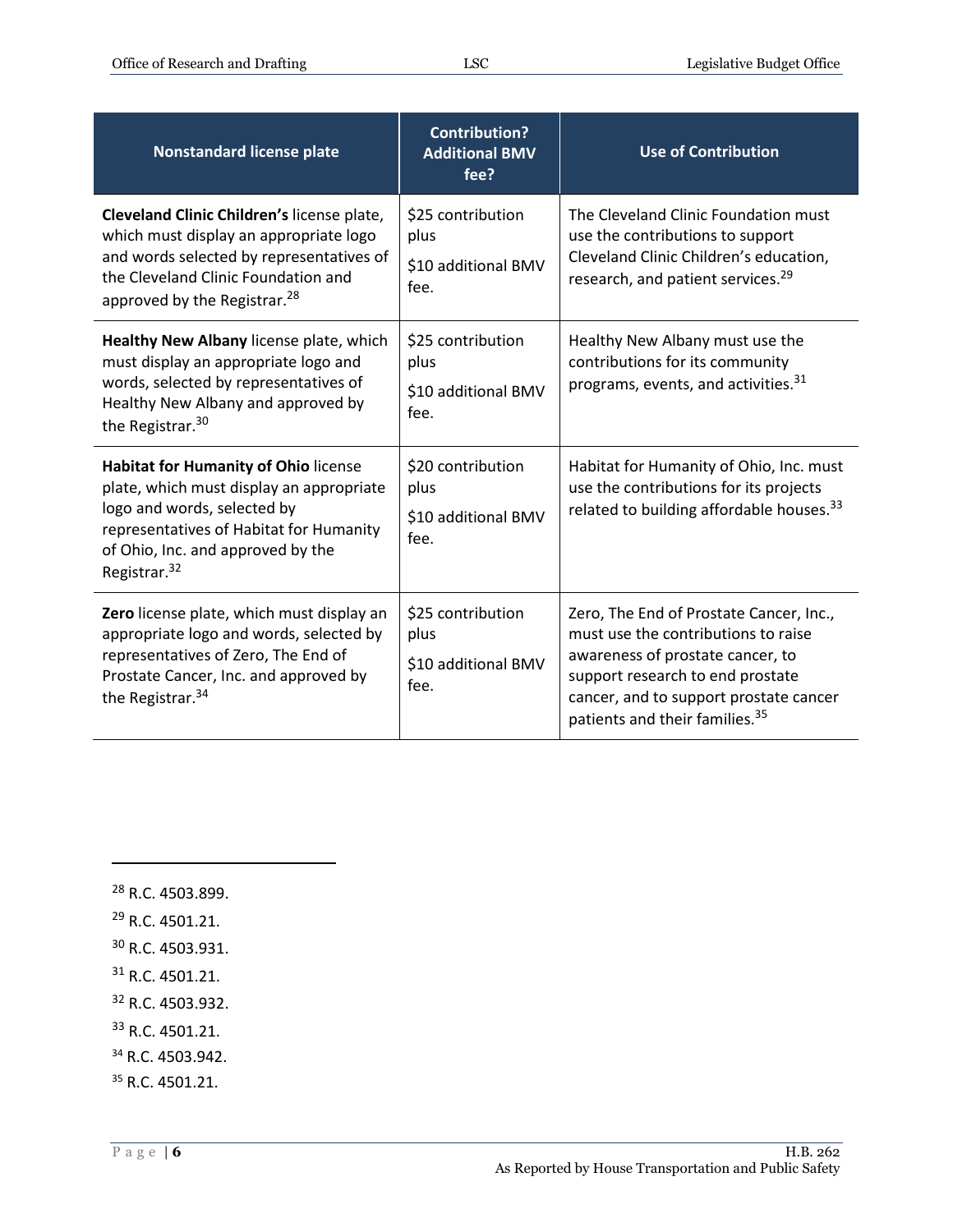| <b>Nonstandard license plate</b>                                                                                                                                                                                                     | <b>Contribution?</b><br><b>Additional BMV</b><br>fee?    | <b>Use of Contribution</b>                                                                                                                                                                                                                |
|--------------------------------------------------------------------------------------------------------------------------------------------------------------------------------------------------------------------------------------|----------------------------------------------------------|-------------------------------------------------------------------------------------------------------------------------------------------------------------------------------------------------------------------------------------------|
| Summit Metro Parks license plate, which<br>must display an appropriate logo and<br>words, selected by representatives of the<br>Summit Metro Parks Foundation and<br>approved by the Registrar. <sup>36</sup>                        | \$10 contribution<br>plus<br>\$10 additional BMV<br>fee. | Summit Metro Parks Foundation must<br>use the contributions to support the<br>Summit County Metro Parks. 37                                                                                                                               |
| <b>Liberty Center Local Schools license</b><br>plate, which must display an appropriate<br>logo and words, selected by<br>representatives of Liberty Center Local<br>School District and approved by the<br>Registrar. <sup>38</sup> | \$25 contribution<br>plus<br>\$10 additional BMV<br>fee. | Liberty Center Local School District must<br>use the contributions for its gifted<br>programs and for special education and<br>related services. <sup>39</sup>                                                                            |
| John F. Kennedy School license plate,<br>which must display an appropriate logo<br>and words, selected by representatives<br>of John F. Kennedy School, located in<br>Warren, and approved by the Registrar. <sup>40</sup>           | \$20 contribution<br>plus<br>\$10 additional BMV<br>fee. | John F. Kennedy School may not use the<br>contributions for any political<br>purposes. <sup>41</sup>                                                                                                                                      |
| Elder High School license plate, which<br>must display an appropriate logo and<br>words, selected by representatives of<br>Elder High School, located in Cincinnati,<br>and approved by the Registrar. <sup>42</sup>                 | \$30 contribution<br>plus<br>\$10 additional BMV<br>fee. | Elder High School must use the<br>contributions as follows:<br>50% to provide tuition assistance to its<br>students;<br>25% to benefit arts and enrichment at<br>the school; and<br>25% to benefit athletics at the school. <sup>43</sup> |

 R.C. 4503.945. R.C. 4501.21. R.C. 4503.956. R.C. 4501.21. R.C. 4503.957. R.C. 4501.21. R.C. 4503.958. R.C. 4501.21.